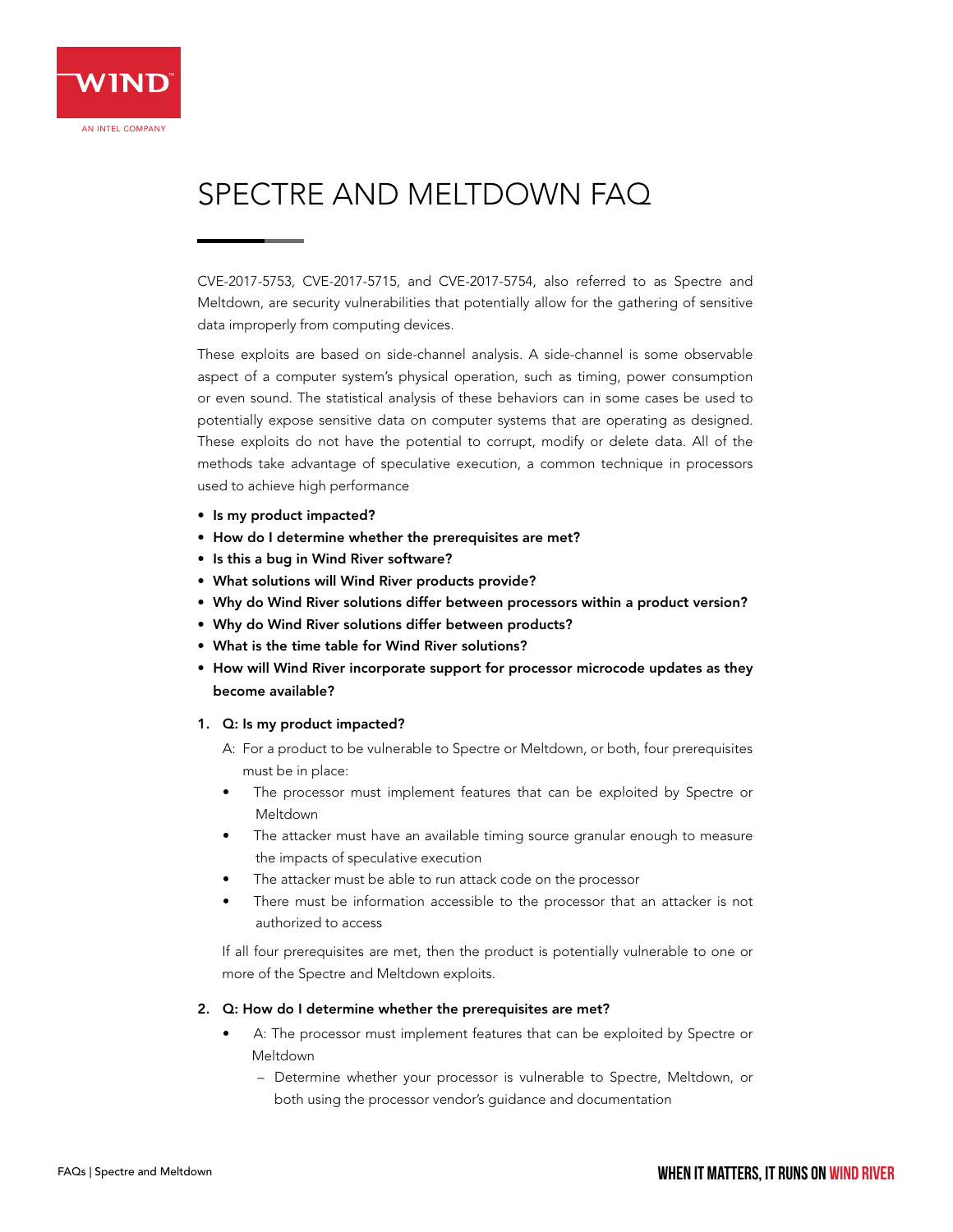- The attacker must have an available timing source granular enough to measure the impacts of speculative execution
	- This can be somewhat system dependent, but in general if only coarse grain timers are available (i.e., smallest timing measurement is on the order of 1000 processor clock cycles or more), exploiting timing of speculative execution is extremely challenging
- The attacker must be able to run attack code on the processor
	- Spectre and Meltdown are not remote attacks, they require attacker code to be running on the processor and measuring the timing of speculative execution. Many embedded systems or mission critical systems are highly constrained and only allow a prescribed, pre-defined, and verified set of functions to run on the system. In these types of systems, for example, the likelihood of an attacker running attack code on the processor may be low enough that the risk is acceptable
- There must be information accessible to the processor that the attacker is not authorized to access
	- The Spectre and Meltdown issues do not have the potential to corrupt, modify, or delete data, so if the system does not contain information that an attacker is not authorized to access, there would be no impact related to a successful attack and the risk may be acceptable. For example, in platforms that do not implement separation between privilege modes (e.g., kernel vs. userspace), any code running on the processor is authorized to access any data available to the processor

If the prerequisites are met, and it is determined that the product is potentially vulnerable to one or more of the Spectre and Meltdown exploits, Wind River encourages our customers to take a risk-based approach to determining the appropriate solutions for their system. These solutions may include the processor vendor recommended mitigations, and/or other alternatives that mitigate the risk associated with Spectre and Meltdown exploits. Examples of alternative mitigations include:

- Integration of secure boot and transition to a closed environment that prevents attackers from being able to run exploit code on the processor
- Storage of, and operation on, information that needs to be protected in a hard ware security module such as a TPM so that sensitive information is not available in processor memory where it could be disclosed through a Meltdown or Spectre exploit

# 3. Q: Is this a bug in Wind River software?

A: No. This is not a bug or a flaw in Wind River products. These new exploits leverage data regarding the proper operation of processing techniques common to modern computing platforms, potentially compromising security even though a system is operating exactly as it is designed to. Updates to Wind River products provide software-based mitigation solutions to these exploits and are aligned with mitigations recommended by the processor suppliers.

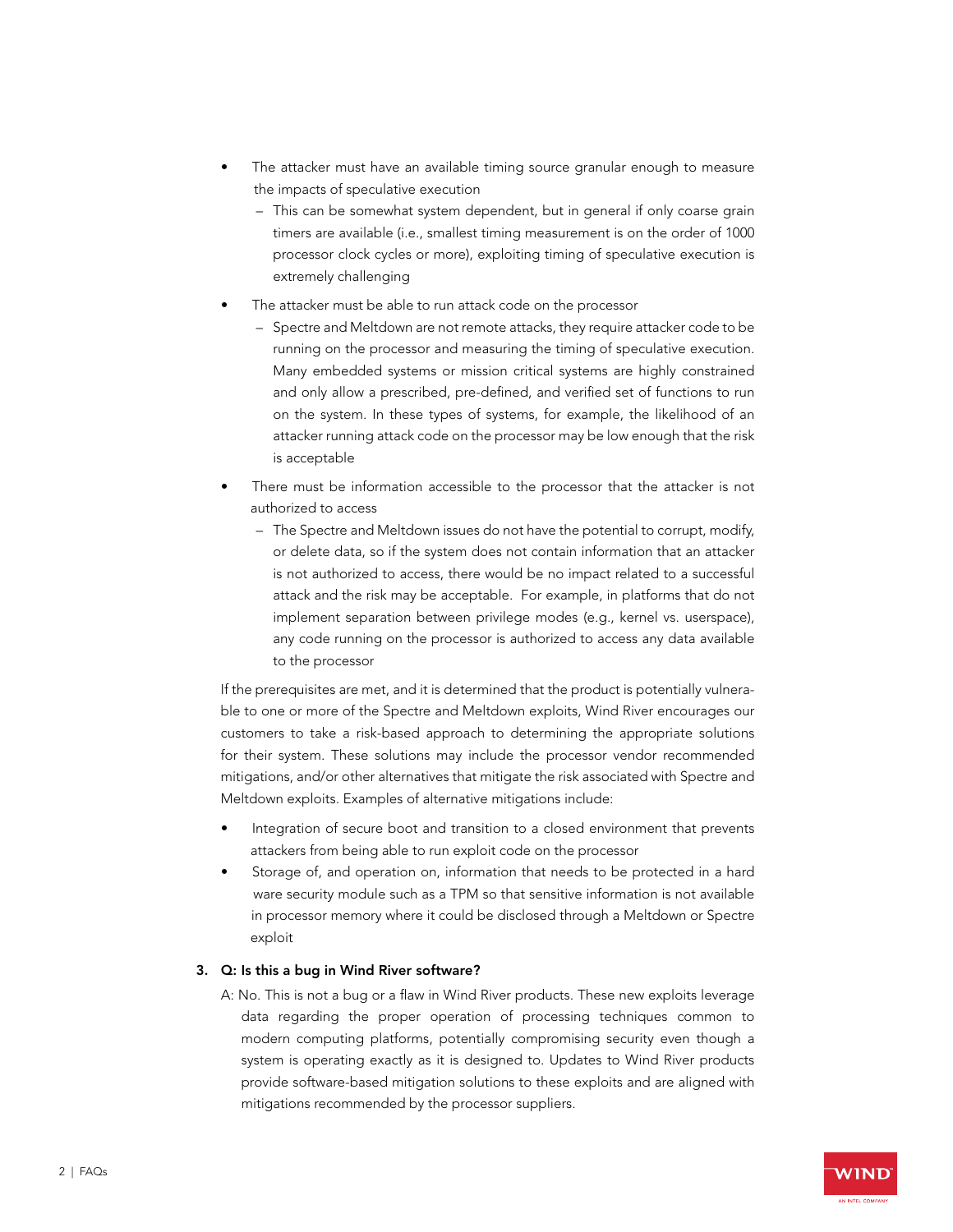#### 4. Q: What solutions will Wind River products provide?

A: Wind River will provide up-to-date mitigation solutions for currently supported products that are impacted by affected processors. See Wind River's security page for the current list here: [http://www.windriver.com/security/announcements/](http://www.windriver.com/security/announcements/meltdown-spectre/) [meltdown-spectre/.](http://www.windriver.com/security/announcements/meltdown-spectre/)

The most effective mitigation solution to Spectre and Meltdown exploits will vary by variant, processor, and Wind River operating system, and may include updates to the operating system and firmware. Wind River will provide updates based on software mitigations recommended by the processor suppliers. See the Wind River Knowledge Base security alerts at <https://knowledge.windriver.com>for Spectre and Meltdown CVEs (CVE-2017-5753, CVE-2017-5715, and CVE-2017-5754) for more information.

In the markets Wind River serves, our customers may determine that system tradeoffs dictate the use of alternative solutions based on a variety of factors such as risk, safety, cost, etc. Security solutions available in Wind River products, including secure boot and hardware security module support, may mitigate the risk sufficiently in some cases. We encourage our customers to take a risk based approach to determining the appropriate solutions for their system.

#### 5. Q: Why do Wind River solutions differ between processors within a product version?

A: Within a specific version of a Wind River product, solutions may differ by processor because the Spectre and Meltdown variants affect processors differently. In addition, the specific mitigations for the same variant may differ by processor (e.g., processors vary in mechanisms to prevent branch speculation).

#### 6. Q: Why do Wind River solutions differ between products?

A: Solutions may differ because, depending on the use case, Wind River products could leverage the underlying processor mechanisms differently and some products may leverage those mechanisms in ways that are potentially exploitable, whereas other products do not.

# 7. Q: What is the time table for Wind River solutions?

A: Initial solutions for Wind River products will start becoming available by late January 2018. In most cases, solutions for the most recent product versions will be available first and will be followed by solutions for older versions. Additionally, solutions for the full set of supported processors for each product will be added over time. This is primarily due to two factors: availability of processor vendor solution recommendations, and availability of robust, mature implementations of those solutions.

For more information about the availability of solutions for the Wind River product version and processor combination, please see the product's security alert available on Wind River's support site [\(https://knowledge.windriver.com](https://knowledge.windriver.com)). Links to security alerts for each currently supported Wind River product can be found on our Meltdown and Spectre security announcement here: [http://www.windriver.com/security/announce](http://www.windriver.com/security/announcements/meltdown-spectre/)[ments/meltdown-spectre/.](http://www.windriver.com/security/announcements/meltdown-spectre/)